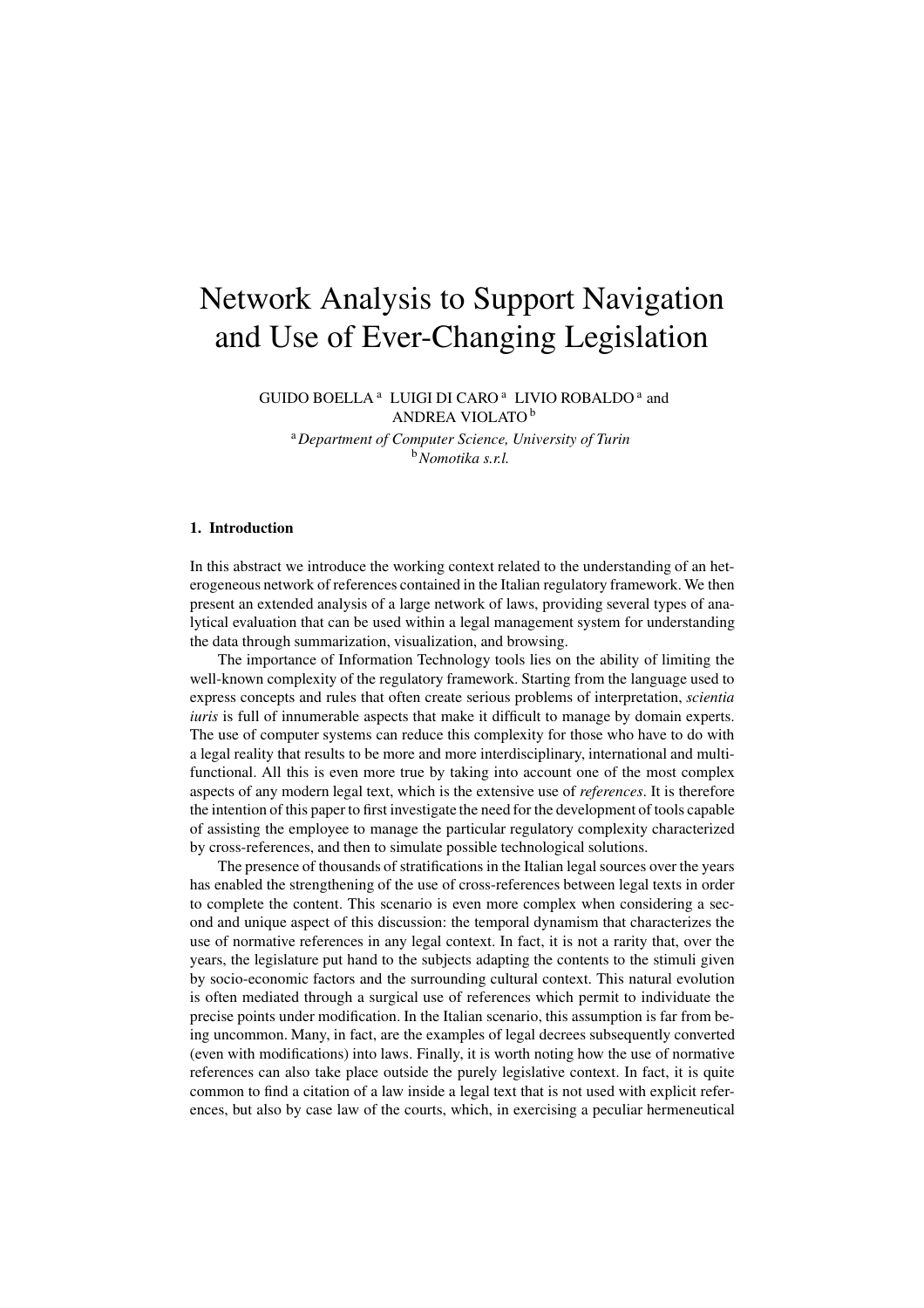activity of this rule, it implicitly complements the content, clarifying the more conceptual and obscure aspects and thus bringing important suggestions to the reader.

In [2] we introduced the Eunomos software, which is being developed in the context of the ICT4LAW project<sup>1</sup>. Eunomos is an advanced legal document management system based on legislative XML representation of laws which are retrieved automatically from institutional legislative portals, and incorporates a tool for building legal ontologies called Legal Taxonomy Syllabus [1].

### **2. Techniques and Applications**

In legislation, all the data can be also viewed as complex networks where nodes are laws and links represent kinds of relationship like "*modification*", "*implementation*", "*substitution*", and so on. These information are often complex to treat, organize, and use since they are many and continuosly changing over time. Manual intervention, indeed, is often required in classical tasks because of the difficulty to get the "big picture", that is, to have an at-a-glance overview over the data under evaluation.

Social Network Analysis is quite a new field that inherits methods from Phisics (i.e., Complex Networks) and Mathematics (i.e., Theory of Graphs) to face problems related to the huge amount of data coming from social networks like Twitter $^2$ , Facebook $^3$ , Flickr<sup>4</sup>, and so forth. These algorithms are useful to capture statistics about the type of the networks along their properties. More in detail, it is possible to analyze a network in terms of its evolution over time, important nodes, implicit relationships, etc. All these evaluations can be helpful also in a network of laws. [3] presents a large overview over the mathematical properties of graphs. In this section we present a set of analyses that may help the jurist to deal with these networks.

The first statistical analysis of a graph is given by the distribution of the number of neighbours of a node, also called *degree*. In real networks, the degree distribution has a tail that often follows a power law, that means that it contains many nodes with low degree and some node with large degree. This characteristic of real networks is called *community structure*. Such communities are also commonly named clusters, and they represent nodes that play similar roles within the graph. A common and often useful analysis of a network looks at such latent community structures, and it is based on some clustering approach. In our test we made use of the concept of *edge betweenness* of an edge, i.e., the extent to which it lies along shortest paths between all pairs of nodes in the network. This algorithm works by iteratively following two steps: computing the edge betweenness for all edges in the current graph and then removing the edge with the highest betweenness value. This analysis helps finding communities, since it iteratively removes central nodes to separate the graph in distinct subnetworks.

Relationships between nodes of a network may have a precise direction, that needs to be taken into account to understand the system as a whole. PageRank [4] is an algorithm

<sup>&</sup>lt;sup>1</sup>ICT4LAW: ICT Converging on Law: Next Generation Services for Citizens, Enterprises, Public Administration and Policymakers funded by Regione Piemonte 2008-2013, call Converging Technologies 2007, website: http://www.ict4law.org

<sup>2</sup>http://www.twitter.com/

<sup>3</sup>http://www.facebook.com/

<sup>4</sup>http://www.flickr.com/